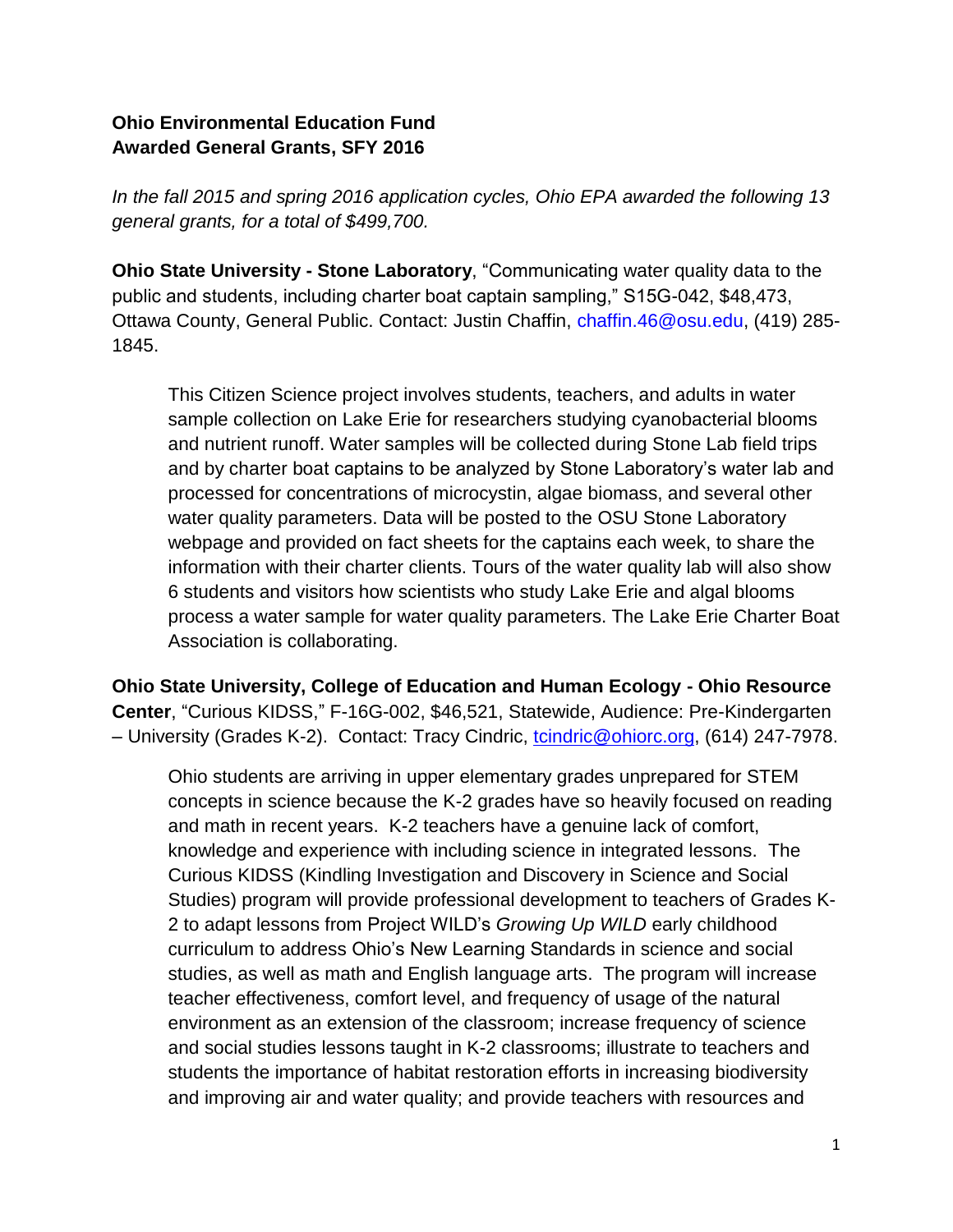lesson plans, as well as scientific instruments and trade books aligned to Ohio's New Learning Standards. The project would initially include twenty Ohio teachers, impacting approximately 450 students. Workshops will continue and Curious KIDSS resources will continue to be available at no cost to all Ohio teachers through the ORC, ODNR, SECO (Science Education Council of Ohio) and OCSS (Ohio Council for Social Studies) websites.

**Western Reserve Land Conservancy**, "Neighborhood Tree Steward Program," F-16G-005, \$41,619, Cuyahoga County, Audience: General Public. Contact: Colby Sattler, [csattler@wrlandconservancy.org,](mailto:csattler@wrlandconservancy.org) (216) 515-8300.

A Neighborhood Tree Steward program will educate and engage Cleveland residents and community leaders about the importance and benefits of urban forests. Through workshops, outreach events and training, residents will learn about the benefits of trees and how they will impact their environment. The activities will help participants change their behavior by establishing tree stewardship habits by demonstrating easy routines to engage in tree care. To ensure long-term success of the program, residents will become actively engaged in reforestation efforts that are currently underway in the city. The project will be a model program that can be expanded throughout the city and be established in other Northeast Ohio cities.

**Wood SWCD**, "Demonstrating Innovative Conservation Practices," F-16G-014, Wood County, \$14,903, Audience: Regulated Community. Contact: Beth Landers, [bethlanders@woodswcd.com,](mailto:bethlanders@woodswcd.com) (419) 354-5517.

Wood SWCD will collaborate with OSU Extension, Riker Farm Seed, Wood County Farm Bureau and landowners to convert a former hybrid demonstration site to a conservation practice demonstration site. Wood SWCD and OSU Extension will host a series of workshops using the sample plots to demonstrate various tillage practices, cover crops, and conservation practices that can reduce phosphorus runoff to Lake Erie tributaries. Additionally, the efforts will be exhibited at the Wood County Fair, using a new part of the fairground to

demonstrate and discuss practices on a small scale or with models. A Drive-it-Yourself conservation tour will be in place for several months, allowing residents and producers to watch a field over an entire season. A social media campaign is intended to give farmers a way to demonstrate how they address are working every day to address runoff concerns, via Instagram, Facebook, and a blog. The social media campaign will use 7-8 billboards to drive traffic to the Farm4CleanWater social media sites.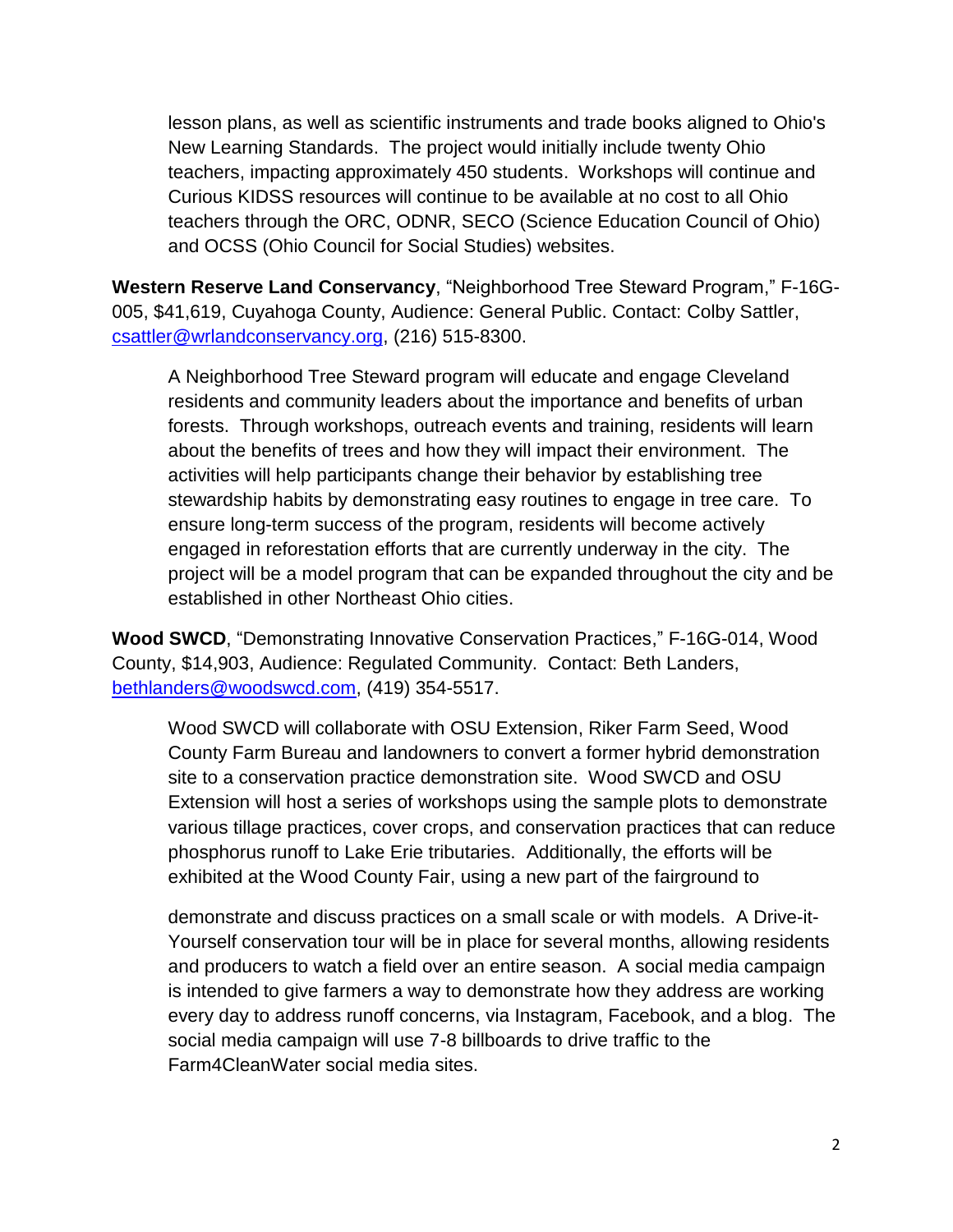**Cincinnati Nature Center**, "Habitat Restoration - Speaker's Bureau," F-16G-015, Adams, Brown, Clermont, Clinton, Hamilton, Highland, Warren Counties, \$37,950, Audience: General Public. Contact: Connie O'Connor, [coconnor@cincynature.org,](mailto:coconnor@cincynature.org) (513) 831-1711.

The project will promote and expand the Cincinnati Nature Center's Speakers Bureau and focus on programs that create and maintain monarch habitat and other pollinators. Speakers will reach a variety of audiences throughout a seven county area and provide people attending habitat presentations with planting guidance and milkweed seeds or plants. Press releases, mailings and social media will be used to promote events and a website showcasing the effort of planting native milkweed in Southwest Ohio will be developed. An interactive exhibit will be installed in the Visitor Center to teach about the importance of monarch and pollinator habitat.

**The Nature Conservancy**, "Environmental Education Center at TNC's Grand River Conservation Campus at Morgan Swamp Preserve," F-16G-019, Ashtabula County, \$49,950, Audience: Pre-Kindergarten – University (Grades K-12). Contact: Karen Adair, [kadair@tnc.org,](mailto:kadair@tnc.org) (614) 717-2770.

The first environmental education center in Ashtabula County will be created in an existing building at the Nature Conservancy's Grand River Conservation Campus at Morgan Swamp Preserve. Funds will pay to design, fabricate and install a beaver lodge exhibit with a replica of a beaver lodge and a taxidermy beaver on its lodge; a rotten log exhibit with models of plants, animals, and fungus that live around a rotten log, a 3D watershed contour map featuring the Grand River, Ashtabula River and Conneaut Creek watersheds and interpretive signage. Workshops for teachers will be held to familiarize them with the center trails, resources and programs available to them. Existing curriculum such as Project WET, Project WILD and Project Learning Tree will be used to develop programming for the center. A teacher assessment will be used to measure if they are prepared to use the center and whether students leave with a greater understanding of the subject matter.

**Great Lakes Biomimicry**, "Deep learning in shallow aquatic environments: Cultivating a biomimicry lens in two wetland habitats," F-16G-020, Cuyahoga and Summit Counties, \$47,440, Audience: Pre-Kindergarten – University (Grades 7-12). Contact: Stephanie Pierce, [pierce.stephanie.diane@gmail.com,](mailto:pierce.stephanie.diane@gmail.com) (206) 832-9317.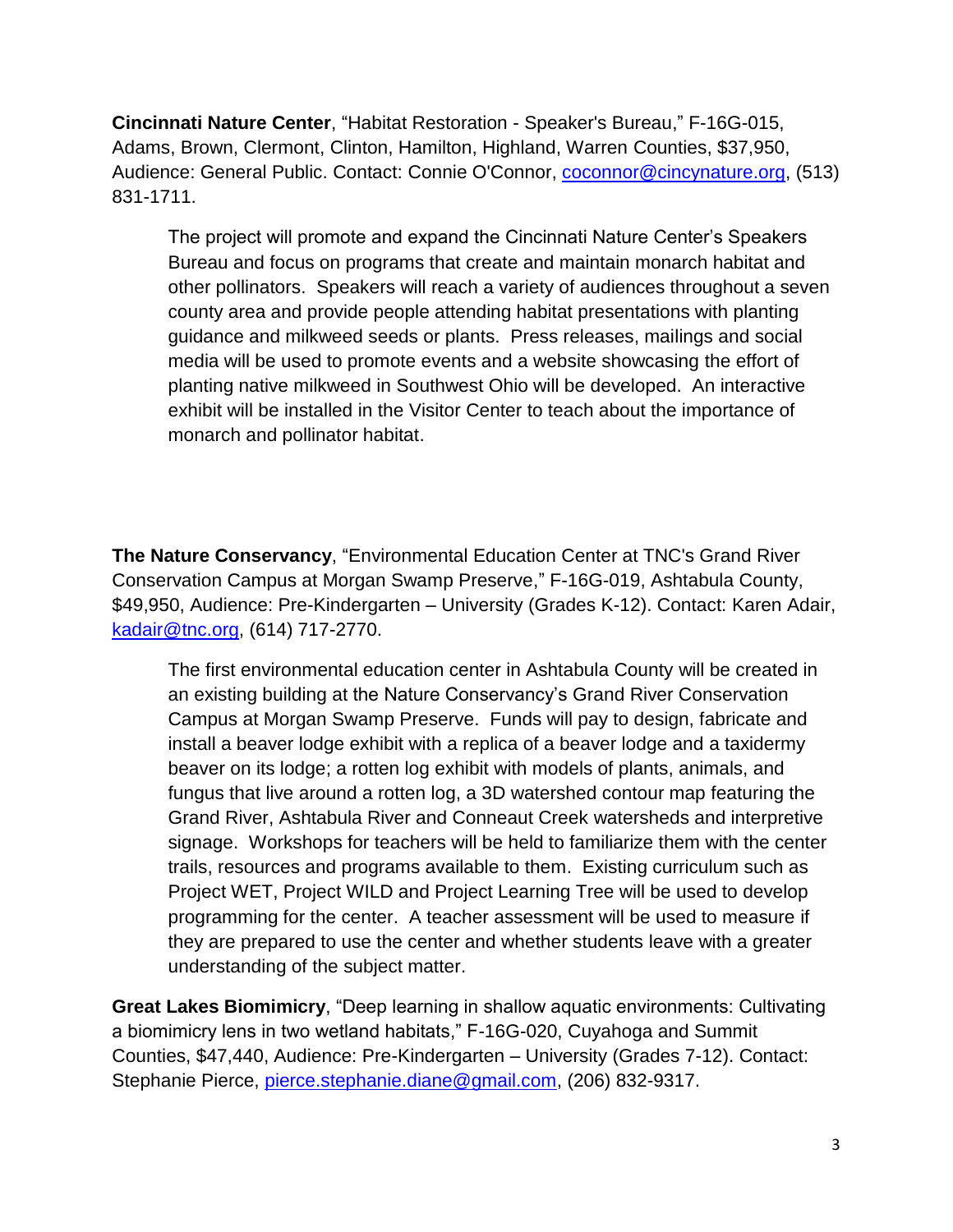Project uses biomimicry as the integrating concept for new site-specific wetland ecology lessons and project-based learning activities for school field trips to two University of Akron field stations. Approximately 800 Akron City Schools students in grades 7-12 will visit the Panzer Wetland Wildlife Reserve and Bath Nature Preserve for interdisciplinary activities. Students will be responsible for designing interpretive signs, maps, brochures for self-guided walking tours, and a field library, for use by other groups and school districts. The project also includes teacher training workshops and creation of Biomimicry-Water Toolkits.

**Grange Insurance Audubon Center**, "Creating Bird Friendly Communities," F-16G-028, Franklin County, \$22,800, Audience: General Public. Contact: Amy Boyd, [aboyd@audubon.org,](mailto:aboyd@audubon.org) (614) 545-5486.

The project will create Bird Friendly Communities by making homeowners aware of the need for backyard conservation and habitat restoration. Through a series of classes, workshops and lectures participants will learn about native plants, ecosystem gardening, bird feeding, nest boxes, sustainable lawn care and a number of other topics to improve bird habitat. Citizens will also participate in bird counts and contribute data to a citizen science project, documenting changes in their yard. Avian habitat demonstration gardens will also be installed and staff will be trained to describe the benefits of implementing successful habitats. The Franklin Soil and Water Conservation District, Greenspot, The Columbus Zoo, Columbus Audubon Society, Metro Parks, and the National Audubon Society will collaborate on the project.

**United Plant Savers**, "Explaining United Plant Savers' Role in Habitat Restoration Through Environmental Interpretation," S16G-034, \$25,000, Meigs County, Audience: Pre-School – University (K-12), Contact: Susan Leopold, [susan@unitedplantsavers.org,](mailto:susan@unitedplantsavers.org) (703) 667-0208

Interpretive signage and an exhibit will be created to tell story of resource extraction and habitat restoration at the Goldenseal Sanctuary in Rutland, OH. As visitors walk around the trail, they will learn about the restoration project. Through multimedia, the interpretive exhibit will show what land looked like in the 1960s and go through the various stages of how the land was restored. A brochure will also be developed to educate the watershed, restoration, medicinal plants, local ecology and the impacts anyone can make on habitat. OEEF funds will also provide transportation for students to the sanctuary. The Meigs Soil and Water Conservation District and Rural Action will collaborate on the project.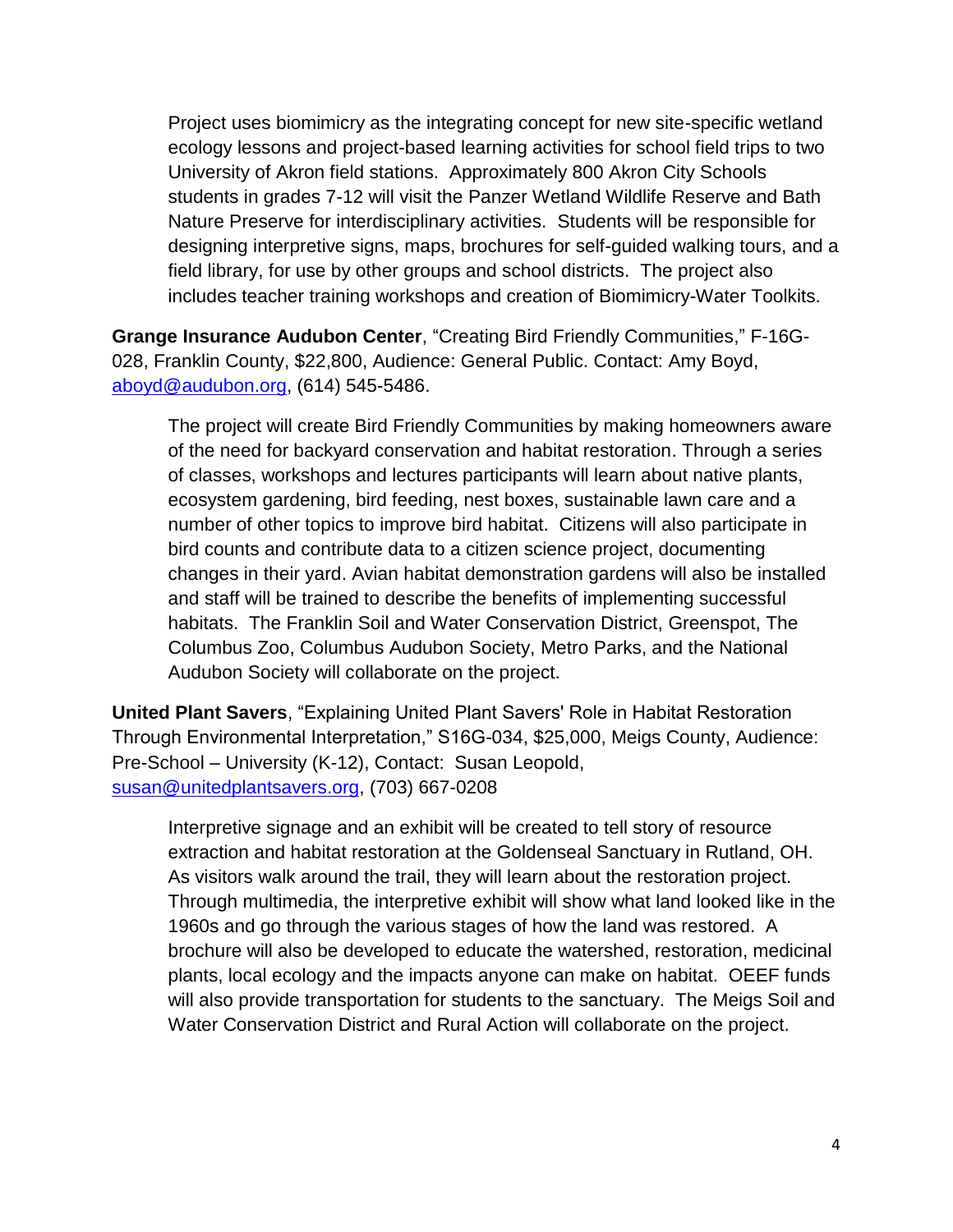**Case Western Reserve University - Leonard Gelfand STEM Center**, "Kelleys Island Collaborative," S16G-045, \$45,633, Cuyahoga and Ottawa Counties. Audience: PreK-University (Grades 8-10). Contact: James Bader, [jxb14@case.edu,](mailto:jxb14@case.edu) (216) 368-5289

Professional development workshops will be held for teachers in the Cleveland Metropolitan School District to help expose students to important issues facing Lake Erie. Teachers will participate in a week-long workshop to develop a program they can implement with their students at the newly established Kelley's Island Field Station and the Cleveland Metroparks' Stewardship Center at West Creek. Teachers will study best management practices for nutrient control and the relationship to harmful algal blooms, the relationship between habitat and biodiversity, and stormwater management practices. Students will learn to address ecological problems using a Biology, Environmental Science, Technology (BEST) and Environmental Science Technology Engineering and Math (eSTEM) approach. Initially 15 teachers and 75 students will participate in the activities described in this proposal, but their work will impact 1200-1500 of their peers by the end of the grant period.

**Cuyahoga River Community Planning dba Cuyahoga River Restoration**, "Depave NEO," S16G-046, \$46,997, Cuyahoga and Summit Counties. Audience: General Public, Contact: Jane Goodman, [goodman@cuyahogariver.org,](mailto:goodman@cuyahogariver.org) (216) 496-7694

Training will be provided to help municipalities, watershed organizations, community development corporations, and the general public plan, implement, and maintain projects that remove impervious surfaces, especially excess or abandoned areas of parking lots in highly urbanized areas and convert them to vegetated stormwater treatment areas. Trainings will include webinars, workshops, and a hands-on depaving project, and trainees will become trainers to broaden and perpetuate projects throughout Northeast Ohio. A Depave handbook that includes the basic training elements, checklists, processes, and resources to enable anyone to plan and carry out projects and a flyer/infographic to introduce the program and handbook will be produced. The project will establish a Depave NEO program to reduce polluted runoff, improve water quality, and provide opportunities for organizations and individuals to participate in greening their communities.

**Miami University - Hefner Museum of Natural History**, "Sowing SEEDS (Science, Environmental Education, Discovery, and Synthesis)," S16G-054, \$40,484, Butler County, Audience: PreK-University (Pre-Service Teachers), Contact: Cecilia Franz Berg, [bergcf@miamioh.edu,](mailto:bergcf@miamioh.edu) (513) 529-4617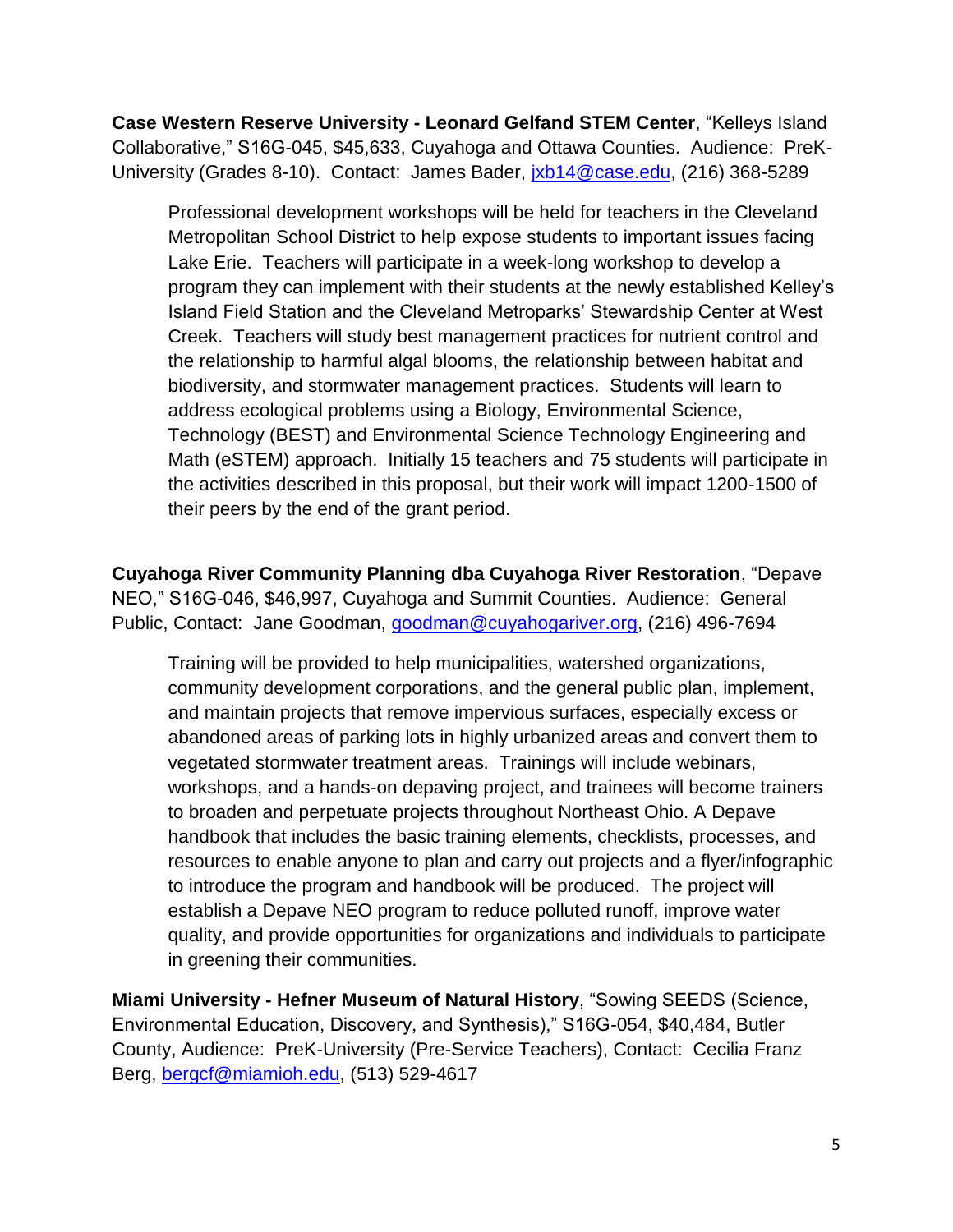The program will train 32 early childhood education majors as environmental educators, stressing content knowledge and effective teaching. Participants will become Certified Early Childhood Environmental Educators and will receive a kit of materials and resources to use in their classrooms. Hefner Museum staff will also be available to answer questions and offer support to participants and host field trips. Undergraduates who complete the program will impact as many as 2,000 students and will continue to use their knowledge and the resources after graduating to impact students in their classrooms.